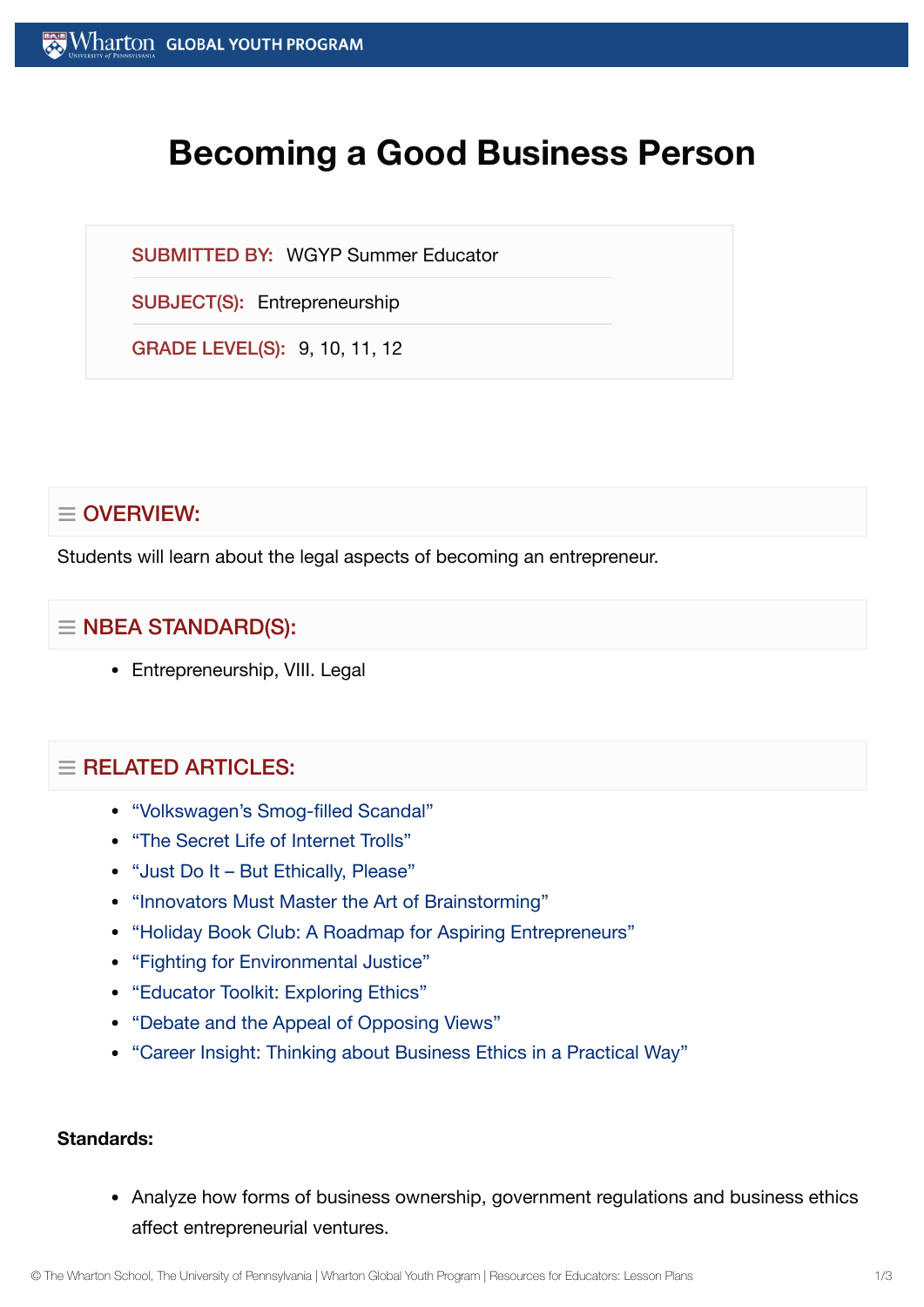## $\mathbb{R}$  Wharton Global Youth Program

**Objectives/Purposes:** Students will learn about how businesses deal with legal issues and discuss what that means about the type of business person they want to become.

#### **Knowledge@Wharton Articles:**

- "An Olive Oil That Has Global Aspirations"
- "La Michoacana: The Store of an Orphaned Brand"
- "Who Benefits Most from Cisco and Apple's Agreement to Share the iPhone Name?"

Other Resources/Materials:

Legal [Articles Worksheet](https://globalyouth.wharton.upenn.edu/wp-content/uploads/2012/02/Entrepreneurship24_wrksht-1.doc)

#### **Activity:**

- 1. Do Now: On a piece of paper, brainstorm what you think the word ethics means. (*5 min*)
- 2. The students go around and share their answers. Then the teacher brings up the idea of what it means to have business ethics. Pose the question to the class: is it possible to be ethical in business? (*5 min*)
- 3. Students will get into one of three groups. Each group will be assigned one of the articles to read. Everyone in each group must read the article and then as a group work to complete the worksheet (every student must complete one worksheet). (*10-15 min*)
- 4. Once the groups are finished, the teacher will reassign small groups. Each group will include three people, one from each of the articles. In small groups, each student will present to the other students what their article was about. They should use the worksheet to help. Each student should spend about 5 minutes on his or her article. (*15 min*)
- 5. The class will come back together and the teacher will lead a discussion. (*10 min*)
	- While the articles were different, what were some overarching themes that extended across all three articles?
	- What did the articles teach you about owning a business and the types of decisions that are required?
	- What did these articles teach you about the type of business person you want to be?

#### **Practice Outside of the Classroom:**